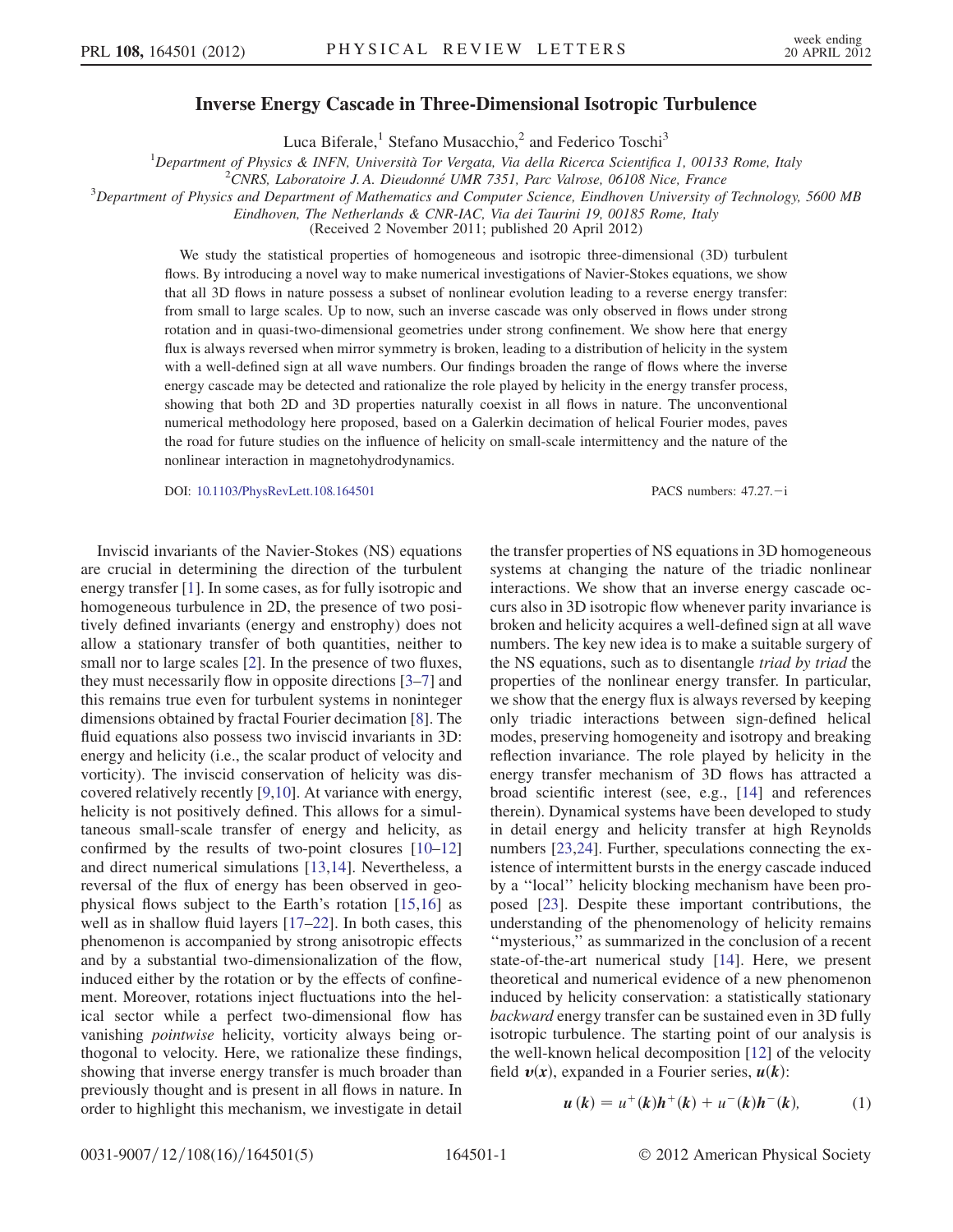where  $h^{\pm}$  are the eigenvectors of the curl operator  $ik \times$  $h^{\pm} = \pm k h^{\pm}$ . In particular, we choose  $h^{\pm} = \hat{p} \times \hat{k} \pm i \hat{p}$ , where  $\hat{\mathbf{v}}$  is an arbitrary versor orthogonal to k which satisfies the relation  $\hat{v}(k) = -\hat{v}(-k)$  (necessary to ensure the reality of the velocity field). Such a requirement is satisfied, e.g., by the choice  $\hat{\mathbf{v}} = z \times k / ||z \times k||$ , with z an arbitrary vector. In terms of this exact decomposition of each Fourier mode energy,  $E = \int d^3x |\boldsymbol{v}(\boldsymbol{x})|^2$ , and helicity,  $H = \int d^3x \mathbf{v} \cdot \mathbf{w}$ , where w is the vorticity, are simultaneously diagonalized and written as

<span id="page-1-2"></span>
$$
E = \sum_{k} |u^{+}(k)|^{2} + |u^{-}(k)|^{2};
$$
  
\n
$$
H = \sum_{k} k(|u^{+}(k)|^{2} - |u^{-}(k)|^{2}).
$$
\n(2)

Similarly, the nonlinear term of the NS equations can be exactly decomposed in four independent classes of triadic interactions, determined by the helical content of the complex amplitudes,  $u^{s_k}(k)$ , with  $s_k = \pm$  (see [\[12\]](#page-3-7) and right panel of Fig. [1\)](#page-1-0). Among three generic interacting modes  $u^{s_k}(k)$ ,  $u^{s_p}(p)$ , and  $u^{s_q}(q)$ , one can identify eight different helical combinations  $(s_k = \pm, s_p = \pm, s_q = \pm)$ . Among them, only four are independent because of the symmetry that allows us to change all signs of helicity simultaneously. Let us now consider the dynamics of an incompressible flow  $\nabla \cdot \mathbf{v} = 0$ , which is determined by a decimated NS equation in which all interactions between modes have been switched off, except for those with a well-defined sign of helicity, e.g., positive  $(s_k = +,$  $s_p = +$ ,  $s_q = +$ ) (class I in Fig. [1\)](#page-1-0). We define the projector on positive or negative helicity states as

$$
\mathcal{P}^{\pm} \equiv \frac{\boldsymbol{h}^{\pm} \otimes \overline{\boldsymbol{h}^{\pm}}}{\overline{\boldsymbol{h}^{\pm}} \cdot \boldsymbol{h}^{\pm}},
$$
(3)

<span id="page-1-1"></span>where  $\bar{\cdot}$  stands for the complex conjugate. Then, we project the velocity field into its positive helicity component

$$
\boldsymbol{v}^+(x) \equiv \sum_k e^{ikx} \mathcal{P}^+ \boldsymbol{u}(k) \tag{4}
$$

<span id="page-1-3"></span>and we consider the decimated NS equations

$$
\partial_t \boldsymbol{v}^+ = (-\boldsymbol{v}^+ \cdot \nabla \boldsymbol{v}^+ - \nabla p)^+ + \nu \Delta \boldsymbol{v}^+ + \boldsymbol{f}^+, \qquad (5)
$$

where  $\nu$  is the viscosity,  $\rho$  is the pressure, and  $f$  is the external forcing stirring the fluid around a wave vector  $k_f$ . The nonlinear term and the forcing are projected on the positive helicity states, with the same procedure followed for the velocity field [\(4](#page-1-1)). The resulting system has two positive definite invariants—see Eq. ([2](#page-1-2))—the energy and the helicity,  $H = \sum_k k |u^+(k)|^2$ , and contains only interactions between positive helicity modes. Helicity becomes a coercitive quantity. Those interactions cannot sustain a simultaneous forward cascade of energy and helicity, for the same arguments which forbid the existence of a simultaneous forward cascade of energy and enstrophy in 2D turbulence  $[2,12]$  $[2,12]$  $[2,12]$ . Therefore, the dynamics of Eq.  $(5)$ should display a double cascade phenomenology, characterized by an inverse energy cascade with Kolmogorov spectrum  $E(k) \sim k^{-5/3}$  for  $k \ll k_f$  and a direct helicity cascade with a  $k^{-7/3}$  spectrum for  $k \gg k_f$ . It is interesting to note that, at variance with usual 3D NS dynamics, such a flow should not display a dissipative anomaly for kinetic energy; i.e., energy dissipation should vanish in the limit

<span id="page-1-0"></span>

FIG. 1 (color online). Left: Comparison between vorticity fields for normal NS turbulence (top row) and for inverse cascade 3D turbulence (bottom row). Right: A pictorial scheme of all classes of triadic interactions in NS according to the helical Fourier decomposition and dynamical analysis proposed in [\[12\]](#page-3-7). Dashed (red) arrows denote backward energy transfer, while solid (blue) arrows stem for direct energy transfer. Thickness denotes different intensities of the energy flux. In particular, class I, the one investigated in this Letter, has backward events that dominate the dynamics, suggesting it as a candidate for the inverse cascade observed in different realistic 3D or quasi-3D flows configurations [\[13,](#page-3-8)[15,](#page-3-10)[19](#page-3-13)[–21\]](#page-4-3); classes III and IV have only forward events, and class II has mixed events.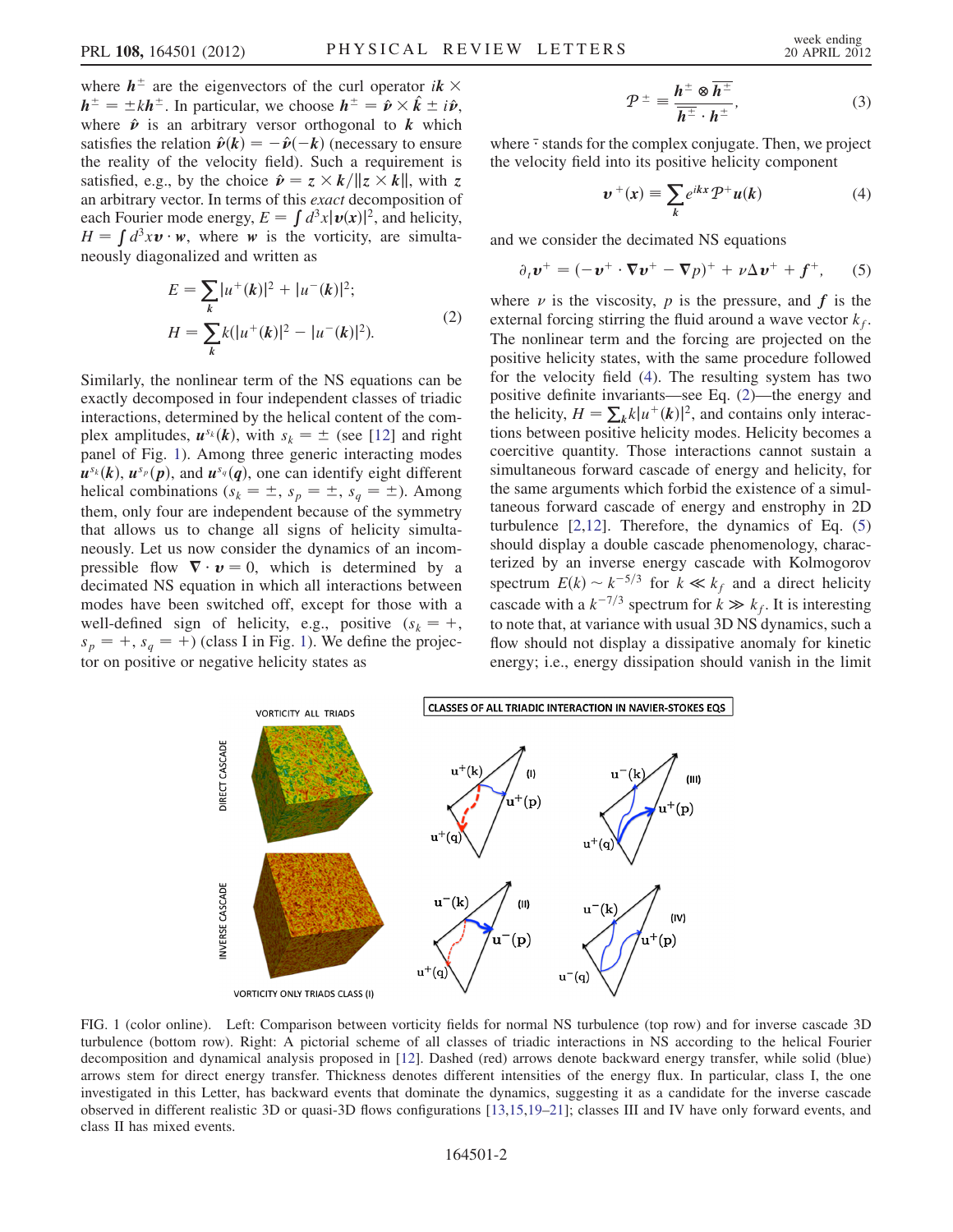$\nu \rightarrow 0$ . Indeed, the direct helicity cascade carries also a residual, nonconstant flux of kinetic energy toward small scales which decays as  $k^{-1}$  and therefore vanishes in the high Reynolds number limit. As a consequence, one may speculate that the decimated NS equations possess a less singular spatiotemporal evolution and can be amenable to show the uniqueness and existence of solutions for all times. Numerical simulations have been performed with a fully dealiased, pseudospectral code at resolution  $512<sup>3</sup>$  on a triply periodic cubic domain of size  $L = 2\pi$ . The flow is sustained by a random Gaussian forcing, with  $\langle f_i(\mathbf{k}, t) f_j(\mathbf{q}, t') \rangle = F(k) \delta(\mathbf{k} - \mathbf{q}) \delta(t - t') Q_{i,j}(\mathbf{k}),$  where  $Q_{ii}$ (k) is a projector assuring incompressibility and  $F(k)$ has support only in the high wave number range  $|k| \in$  $[k_{\min} = 25: k_{\max} = 32].$ 

A visual inspection of the vorticity fields offered in Fig. [1](#page-1-0) shows the differences between the forward cascade, which develops in standard 3D NS equations forced at large scales, and the novel 3D inverse cascade regime obtained from the decimated NS Eq. [\(5\)](#page-1-3) forced at small scales. The latter does not possess any filamentary structure in the vorticity field, witnessing the fact that the vortex stretching mechanism, which is responsible for the forward cascade in standard 3D systems, is here absent.

In Fig. [2,](#page-2-0) we show a typical evolution of the energy spectrum obtained from Eq. ([5](#page-1-3)) by initializing the flow with energy only at high wave numbers. The development of an inverse cascade with a Kolmogorov spectrum  $E(k) \sim$  $k^{-5/3}$  is unambiguous.

In the absence of a large-scale dissipative mechanism, the inverse cascade would accumulate the kinetic energy in the lowest available mode, originating a condensed state [\[20\]](#page-3-14). In order to avoid this phenomenon, we made a second series of numerical simulations, adding a hypoviscosity at large scales  $\propto \Delta^{-1} v$ . In such a case, the total kinetic energy becomes stationary, as shown in Fig. [3,](#page-2-1) and is equally distributed among the three velocity components, showing that the flow is fully isotropic. This allows us to study scaling properties without having to cope with anisotropic subleading contributions [\[25\]](#page-4-4). In the inset of Fig. [3](#page-2-1), we show the stationary energy flux in Fourier space, defined as  $\Pi(k) \equiv (d/dt) \int_{k}^{\infty} E(p) dp$ , where the time derivative is computed by taking into account only the nonlinear terms of Eq. ([5](#page-1-3)). The negative plateau in the inertial range of wave numbers is a clear indication of the large-scale energy transfer.

The inverse cascade which arises from Eq. [\(5](#page-1-3)) is not intermittent. The probability distribution functions (PDFs) of the longitudinal velocity increments  $\delta_r v = [v(x + r) \boldsymbol{v}(x)$   $\cdot \hat{\boldsymbol{r}}$  at a distance r within the inertial range are selfsimilar and almost Gaussian (see the inset of Fig. [4](#page-3-15)). The scaling of the second- and the fourth-order moments of velocity increments  $S_2(r) = \langle (\delta_r v)^2 \rangle$  and  $S_4(r) = \langle (\delta_r v)^4 \rangle$ follow the dimensional scaling  $S_p(r) \sim r^{p/3}$  (see Fig. [4\)](#page-3-15). This is a signature of all known inverse cascades (see, e.g., [\[26\]](#page-4-5) for the case of a 2D NS equation) when fluctuations are transferred from faster to slower degrees of freedom [\[27\]](#page-4-6). Previous studies have shown the possibility to produce large-scale motion by nonparity invariant small-scale forcing only at small Reynolds numbers or in the quasilinear regime [[28](#page-4-7)]. Conversely, our results do not trivially originate from the projection of the forcing on the positive helicity states but are genuine effects of the nonlinear dynamics. To assess this issue, we performed a test simulation of the complete NS equation with the same projected forcing used in Eq. [\(5](#page-1-3)). After an initial transient, in which part of the energy accumulates at the forcing scale, a direct cascade sets in and all the energy injected is transferred toward small scales. This excludes the possibility that the forcing alone could be responsible for the inverse energy transfer observed in the decimated NS equation.

<span id="page-2-0"></span>

FIG. 2 (color online). Nonstationary spectrum in the inverse energy cascade regime. The straight dashed line represents the  $k^{-5/3}$  slope.

<span id="page-2-1"></span>

FIG. 3 (color online). Evolution of the three components of the turbulent kinetic energy as a function of time,  $\langle (v_i)^2 \rangle$ , with  $i = x$ [solid (red) line],  $i = y$  [dashed (green) line], and  $i = z$  [dotted (blue) line]. Inset: energy flux,  $\Pi(k)$ , in the Fourier space. Notice the clear negative plateau in the inertial range  $k < k_f$ .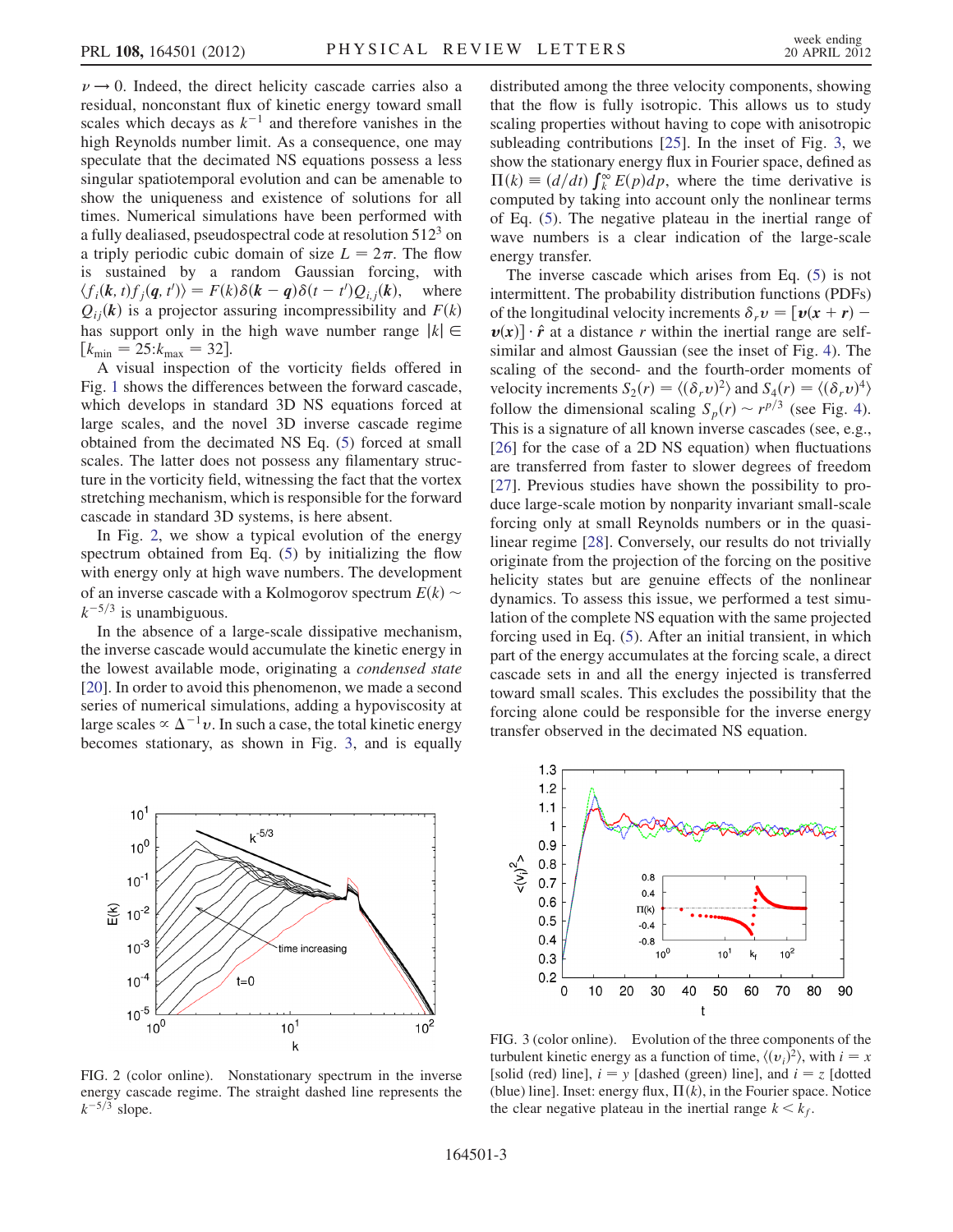<span id="page-3-15"></span>

FIG. 4 (color online). Second-order (squares) and fourth-order (circles) structure functions in real space. Black solid and dashed lines represent the dimensional scaling  $\propto r^{2/3}$  and  $r^{4/3}$ , respectively. Inset: PDFs of  $\delta_r v$  at various scales  $r =$  $[1/4, 1/8, 1/16, 1/32]L$ , compared with the Gaussian distribution (dash-dotted line). Notice the perfect rescaling, supporting the absence of intermittency.

In conclusion, we have presented theoretical and numerical evidence that a *decimated* version of the NS equations, such that only modes with a given sign of helicity are retained, displays an inverse energy transfer mechanism. This phenomenon, which has been previously observed only in 2D turbulence or in strongly anisotropic 3D flows under bidimensionalization effects, is here observed for the first time in a fully isotropic 3D system and is intrinsically connected to the nonlinear dynamics of all flows in nature. Our findings show that all 3D flows in nature possess nonlinear interactions that may lead to a statistically stationary inverse energy cascade.

The scientific impact of our findings is manifold. First, it allows us to highlight those backward events in the energy transfer mechanism which are known to exist also in untruncated NS equations and that are one of the main theoretical and applied challenges; see, e.g., [\[29\]](#page-4-8) for the case of subgrid modeling in large eddy simulations. Second, the link between backward energy events with the helical nature of triad interaction shows the key role of the coupled energy-helicity dynamics. Third, by clearly detecting which triadic interaction is responsible for forward and backward energy transfer, we pave the road for closure and analytical approaches aimed at understanding the whole energy transfer distribution.

This Letter also opens the way to further investigations. An obvious extension would be to integrate Eq. [\(5\)](#page-1-3) with a large-scale forcing. In this case, a pure forward helicity cascade must develop as recently observed in flows of geophysical interest [[13](#page-3-8)], provided that energy is removed at the forcing scale to avoid a pileup of fluctuations. More interesting, one could consider the case of a complementary decimation with respect to the one discussed here, i.e., eliminating only those triads that transfer energy backward (classes III and IVin Fig. [1](#page-1-0)). It is very tempting to speculate that such a system could display a direct energy cascade with reduced—or even vanishing—intermittency because one has removed all the obstacles, i.e., those events in which the forward energy transfer is stopped and/or reversed by the interaction with the helicity flux [[23\]](#page-4-1). A surgery of interactions is potentially a tool to gauge the degree of small-scale intermittency as a function of the nature of the triads; it opens a new methodology for theoretical and numerical studies of statistical turbulence. Finally, similar decomposition may shed lights also in the evolution of conducting fluids, where three invariants, kinetic plus magnetic energy, cross helicity, and magnetic helicity, are known to produce a complex phenomenology [\[30\]](#page-4-9).

We acknowledge useful discussions with U. Frisch. L. B. acknowledges the kind hospitality from the Observatoire de la Côte d'Azur in Nice where part of this work was done. We acknowledge the European COST Action MP0806.

- <span id="page-3-0"></span>[1] U. Frisch, Turbulence: The Legacy of A. N. Kolmogorov (Cambridge University Press, Cambridge, England, 1995).
- <span id="page-3-2"></span><span id="page-3-1"></span>[2] R. H. Kraichnan, Phys. Fluids 10[, 1417 \(1967\).](http://dx.doi.org/10.1063/1.1762301)
- [3] J. Paret and P. Tabeling, Phys. Fluids **10**[, 3126 \(1998\).](http://dx.doi.org/10.1063/1.869840)
- [4] P. Vorobieff, M. Rivera, and R. E. Ecke, [Phys. Fluids](http://dx.doi.org/10.1063/1.870078) 11, [2167 \(1999\)](http://dx.doi.org/10.1063/1.870078).
- [5] G. Boffetta and R.E. Ecke, [Annu. Rev. Fluid Mech.](http://dx.doi.org/10.1146/annurev-fluid-120710-101240) 44, [427 \(2012\);](http://dx.doi.org/10.1146/annurev-fluid-120710-101240) G. Boffetta and S. Musacchio, [Phys. Rev. E](http://dx.doi.org/10.1103/PhysRevE.82.016307) 82[, 016307 \(2010\)](http://dx.doi.org/10.1103/PhysRevE.82.016307).
- [6] H. J. H. Clercx and G. J. F. van Heijst, [Appl. Mech. Rev.](http://dx.doi.org/10.1115/1.3077489) 62[, 020802 \(2009\)](http://dx.doi.org/10.1115/1.3077489).
- <span id="page-3-3"></span>[7] M. Cencini, P. Muratore-Ginanneschi, and A. Vulpiani, Phys. Rev. Lett. 107[, 174502 \(2011\).](http://dx.doi.org/10.1103/PhysRevLett.107.174502)
- <span id="page-3-4"></span>[8] U. Frisch, A. Pomyalov, I. Procaccia, and S. S. Ray, [Phys.](http://dx.doi.org/10.1103/PhysRevLett.108.074501) Rev. Lett. 108[, 074501 \(2012\).](http://dx.doi.org/10.1103/PhysRevLett.108.074501)
- <span id="page-3-6"></span><span id="page-3-5"></span>[9] H. K. Moffat, [J. Fluid Mech.](http://dx.doi.org/10.1017/S0022112069000991) 35, 117 (1969).
- [10] A. Brissaud, U. Frisch, J. Leorat, M. Lesieur, and M. Mazure, Phys. Fluids 16[, 1366 \(1973\).](http://dx.doi.org/10.1063/1.1694520)
- <span id="page-3-7"></span>[11] J. C. Andre and M. Lesieur, [J. Fluid Mech.](http://dx.doi.org/10.1017/S0022112077001979) **81**, 187 (1997).
- <span id="page-3-8"></span>[12] F. Waleffe, [Phys. Fluids A](http://dx.doi.org/10.1063/1.858309) 4, 350 (1992).
- [13] P.D. Mininni and A. Pouquet, [Phys. Fluids](http://dx.doi.org/10.1063/1.3358466) 22, 035105 [\(2010\)](http://dx.doi.org/10.1063/1.3358466).
- <span id="page-3-9"></span>[14] O. Chen, S. Chen, and G. L. Eyink, [Phys. Fluids](http://dx.doi.org/10.1063/1.1533070) 15, 361 [\(2003\)](http://dx.doi.org/10.1063/1.1533070); Q. Chen, S. Chen, G. L. Eyink, and D. D. Holm, Phys. Rev. Lett. 90[, 214503 \(2003\).](http://dx.doi.org/10.1103/PhysRevLett.90.214503)
- <span id="page-3-10"></span>[15] L. M. Smith, J. R. Chasnov, and F. Waleffe, [Phys. Rev.](http://dx.doi.org/10.1103/PhysRevLett.77.2467) Lett. 77[, 2467 \(1996\).](http://dx.doi.org/10.1103/PhysRevLett.77.2467)
- <span id="page-3-11"></span>[16] P.D. Mininni, A. Alexakis, and A. Pouquet, [Phys. Fluids](http://dx.doi.org/10.1063/1.3064122) 21[, 015108 \(2009\)](http://dx.doi.org/10.1063/1.3064122).
- <span id="page-3-12"></span>[17] G. D. Nastrom, K. S. Gage, and W. H. Jasperson, [Nature](http://dx.doi.org/10.1038/310036a0) (London) 310[, 36 \(1984\).](http://dx.doi.org/10.1038/310036a0)
- [18] M. Lautenschlager, D.P. Eppel, and W.C. Thacker, Contributions to Atmospheric Physics 61, 87 (1988).
- <span id="page-3-14"></span><span id="page-3-13"></span>[19] L. M. Smith and F. Waleffe, Phys. Fluids 11[, 1608 \(1999\).](http://dx.doi.org/10.1063/1.870022)
- [20] H. Xia, D. Byrne, G. Falkovich, and M. Shats, [Nature](http://dx.doi.org/10.1038/nphys1910) Phys. 7[, 321 \(2011\)](http://dx.doi.org/10.1038/nphys1910); H. Xia, H. Punzmann, G. Falkovich, and M. G. Shats, Phys. Rev. Lett. 101[, 194504 \(2008\).](http://dx.doi.org/10.1103/PhysRevLett.101.194504)